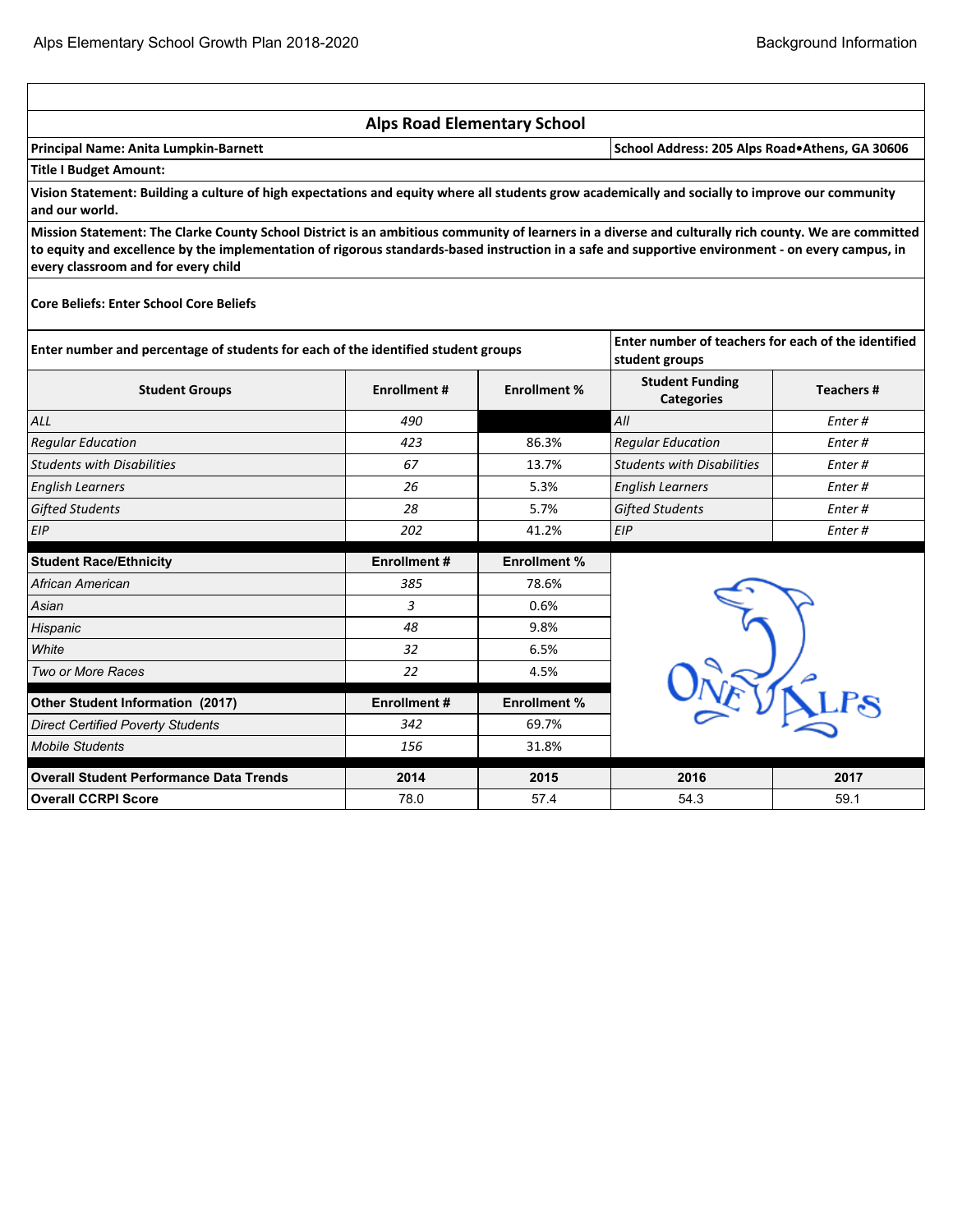|                   | ELA-EOG %<br>Proficient+ | Math-EOG %<br>Proficient+ | Reading<br><b>Inventory Lexile</b><br>% Proficient+ | Math Inventory<br>Quantile %<br>Proficient+ |
|-------------------|--------------------------|---------------------------|-----------------------------------------------------|---------------------------------------------|
| <b>BLUE ZONE</b>  | $80+$                    | $80+$                     | 65+                                                 | $50+$                                       |
| <b>GREEN ZONE</b> | 60-79                    | 60-79                     | 50-64                                               | $35 - 49$                                   |
| YELLOW ZONE       | $40 - 59$                | $40 - 59$                 | $35 - 49$                                           | $25 - 34$                                   |
| <b>RED ZONE</b>   | < 40                     | < 40                      | < 35                                                | $25$                                        |

## **Previous Zone Analysis used by SMART System (Sample)**

### **Median Percentile Zone Analysis used in this School Growth Plan (Sample)**

|                                       | ELA-EOG %<br>Proficient+ | Math-EOG %<br>Proficient+ | Reading<br><b>Inventory Lexile</b><br>% Proficient+ | Math Inventory<br>Quantile %<br>Proficient+ |
|---------------------------------------|--------------------------|---------------------------|-----------------------------------------------------|---------------------------------------------|
| <b>GREEN SHADED ZONE (Higher)</b>     | $40% +$                  | $31%+$                    | $43%+$                                              | $24%+$                                      |
| <b>WHITE ZONE (Median Percentile)</b> | 39%                      | 30%                       | 42%                                                 | 23%                                         |
| RED SHADED ZONE (Lower)               | $38% -$                  | $29% -$                   | $41% -$                                             | $22% -$                                     |
|                                       |                          |                           |                                                     |                                             |
| Actual 2017-18                        | 45%                      | 32%                       | 39%                                                 | 21%                                         |
| Actual 2016-17                        | 32%                      | 31%                       | 42%                                                 | 25%                                         |
| Actual 2015-16                        | 41%                      | 27%                       | 45%                                                 | 24%                                         |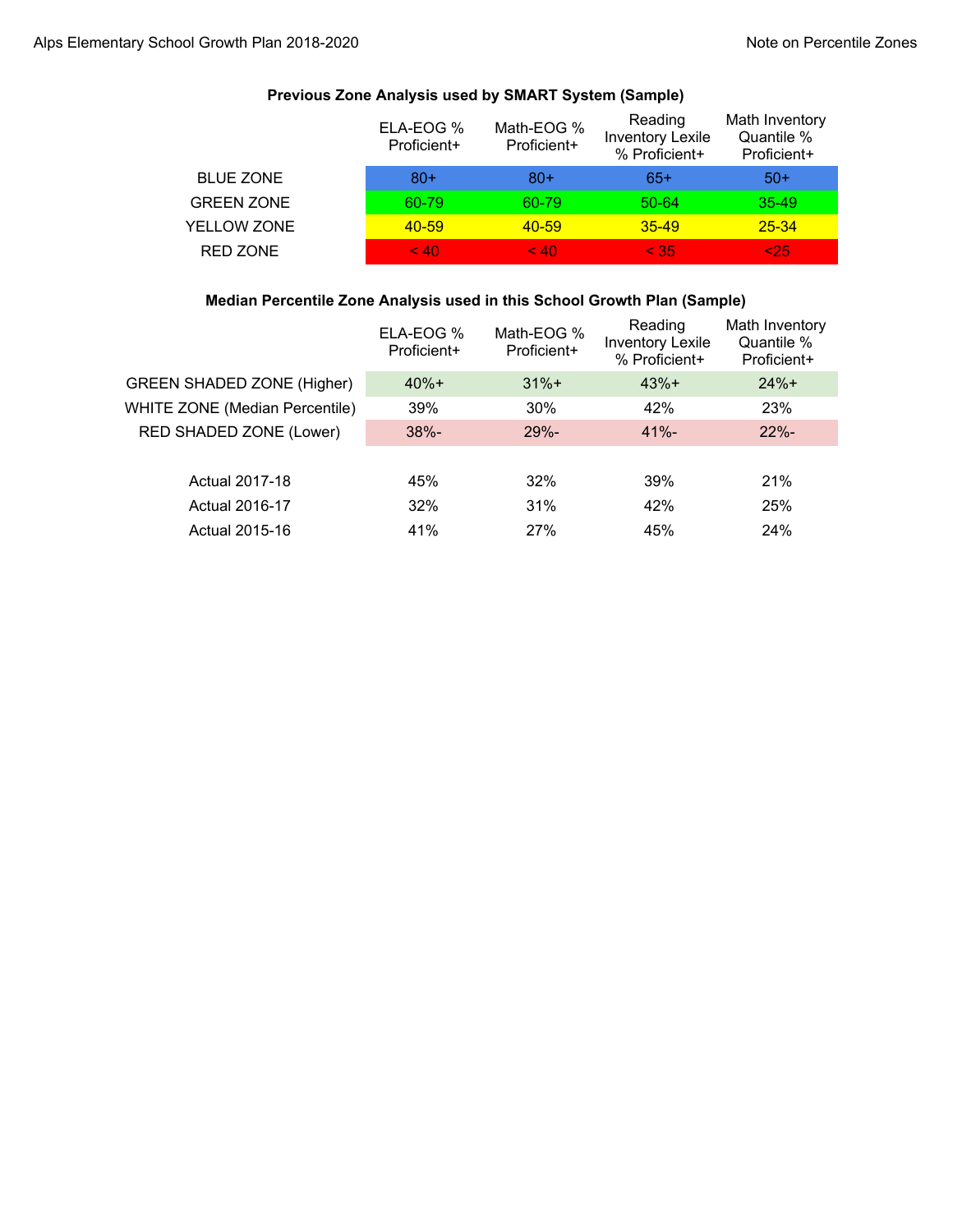## Alps Elementary School Growth Plan 2018-2020 **ES Literacy GAN Zone Analysis** ES Literacy GAN Zone Analysis

|                                                     | STUDENT PERFORMANCE DATA-GREATEST AREA OF NEED                 |                                            |                                                                   |                                                    |                                                                                                                                                                                                                                   |
|-----------------------------------------------------|----------------------------------------------------------------|--------------------------------------------|-------------------------------------------------------------------|----------------------------------------------------|-----------------------------------------------------------------------------------------------------------------------------------------------------------------------------------------------------------------------------------|
|                                                     | <b>Alps Road Elementary School</b><br>LITERACY GAP ANALYSIS    |                                            |                                                                   |                                                    |                                                                                                                                                                                                                                   |
|                                                     | <b>Student Group</b>                                           | <b>Dibels Comp %</b><br>At/Above GL        | <b>Reading</b><br>Inventory %<br><b>Prof/Above</b>                | <b>ELA-EOG%</b><br><b>Prof/Above</b>               |                                                                                                                                                                                                                                   |
| 2017-18                                             | All Students                                                   | 40.5%                                      | 25.1%                                                             | 11.6%                                              |                                                                                                                                                                                                                                   |
| 2016-17                                             | <b>All Students</b>                                            | 53.2%                                      | 22.0%                                                             | 12.5%                                              |                                                                                                                                                                                                                                   |
| 2015-16                                             | <b>All Students</b>                                            | 61.8%                                      | 34.0%                                                             | 12.8%                                              |                                                                                                                                                                                                                                   |
| <b>Accountability Target</b>                        | <b>All Students</b>                                            | 68.6%                                      | 50.4%                                                             | 38.3%                                              |                                                                                                                                                                                                                                   |
| <b>Accountability GAP</b><br>Proficiency (100%) GAP | All Students<br>All Students                                   | $-28.1%$<br>$-59.5%$                       | $-25.3%$<br>$-74.9%$                                              | $-26.7%$<br>$-88.4%$                               |                                                                                                                                                                                                                                   |
| <b>Change Over Time GAP</b>                         | <b>All Students</b>                                            | $-21.3%$                                   | $-8.9%$                                                           | $-1.2%$                                            |                                                                                                                                                                                                                                   |
|                                                     |                                                                |                                            |                                                                   |                                                    |                                                                                                                                                                                                                                   |
|                                                     | LITERACY STUDENT GROUPS DATA MATRICES                          |                                            |                                                                   |                                                    |                                                                                                                                                                                                                                   |
|                                                     | <b>Student Group</b>                                           | <b>Dibels Comp %</b><br>At/Above GL        | Reading<br>Inventory %<br><b>Prof/Above</b>                       | <b>ELA-EOG%</b><br><b>Prof/Above</b>               | <b>School Zone</b><br><b>Analysis</b><br>(# of Reds)                                                                                                                                                                              |
| 2017-18                                             | <b>Female Students</b>                                         | 39.6%                                      | 30.7%                                                             | 10.3%                                              |                                                                                                                                                                                                                                   |
| 2016-17                                             | <b>Female Students</b>                                         | 62.70%                                     | 19.0%                                                             | 17.1%                                              | 4                                                                                                                                                                                                                                 |
| 2015-16                                             | <b>Female Students</b>                                         | 28.80%                                     | 29.0%                                                             | 17.0%                                              |                                                                                                                                                                                                                                   |
| 2017-18                                             | <b>Male Students</b>                                           | 41.6%                                      | 19.5%                                                             | 12.8%                                              |                                                                                                                                                                                                                                   |
| 2016-17<br>2015-16                                  | <b>Male Students</b><br><b>Male Students</b>                   | 40.8%<br>13.1%                             | 28.0%<br>40.0%                                                    | 7.9%<br>9.0%                                       | 6                                                                                                                                                                                                                                 |
| 2017-18                                             | <b>Students with Disabilities</b>                              | 35.7%                                      | 6.7%                                                              | 3.6%                                               |                                                                                                                                                                                                                                   |
| 2016-17                                             | <b>Students with Disabilities</b>                              | 21.0%                                      | 14.0%                                                             | 3.6%                                               | 9                                                                                                                                                                                                                                 |
| 2015-16                                             | <b>Students with Disabilities</b>                              | 0.0%                                       | 13.0%                                                             | 0.0%                                               |                                                                                                                                                                                                                                   |
| 2017-18                                             | <b>English Learners</b>                                        | 45.5%                                      | 14.3%                                                             | 7.7%                                               |                                                                                                                                                                                                                                   |
| 2016-17                                             | <b>English Learners</b>                                        | 81.0%                                      | 0.0%                                                              | 7.7%                                               | 7                                                                                                                                                                                                                                 |
| 2015-16                                             | <b>English Learners</b>                                        | 11.0%                                      | 0.0%                                                              | 0.0%                                               |                                                                                                                                                                                                                                   |
| 2017-18                                             | <b>Gifted Students</b>                                         | 88.0%                                      | 83.3%                                                             | 41.7%                                              |                                                                                                                                                                                                                                   |
| 2016-17                                             | <b>Gifted Students</b>                                         | 100.0%                                     | 58.0%                                                             | 20.0%                                              | $\Omega$                                                                                                                                                                                                                          |
| 2017-18                                             | <b>Gifted Students</b><br>Asian                                | 70.0%<br>N/A                               | 100.0%<br>N/A                                                     | 62.5%<br>N/A                                       |                                                                                                                                                                                                                                   |
| 2016-17                                             | Asian                                                          | N/A                                        | N/A                                                               | N/A                                                |                                                                                                                                                                                                                                   |
| 2015-16                                             | Asian                                                          | N/A                                        | N/A                                                               | N/A                                                |                                                                                                                                                                                                                                   |
| 2017-18                                             | <b>Black Students</b>                                          | 66.7%                                      | 23.4%                                                             | 11.0%                                              |                                                                                                                                                                                                                                   |
| 2016-17                                             | <b>Black Students</b>                                          | 50.6%                                      | 24.0%                                                             | 9.9%                                               | 4                                                                                                                                                                                                                                 |
| 2015-16                                             | <b>Black Students</b>                                          | 22.4%                                      | 33.0%                                                             | 11.1%                                              |                                                                                                                                                                                                                                   |
| 2017-18                                             | <b>Hispanic Students</b>                                       | 50.0%                                      | 27.3%                                                             | 14.3%                                              |                                                                                                                                                                                                                                   |
| 2016-17                                             | <b>Hispanic Students</b>                                       | 70.6%                                      | 15.0%                                                             | 25.0%                                              | $\overline{\phantom{a}}$                                                                                                                                                                                                          |
| 2015-16                                             | <b>Hispanic Students</b>                                       | 22.2%                                      | 40.0%                                                             | 26.3%                                              |                                                                                                                                                                                                                                   |
| 2017-18                                             | <b>MultiRacial Students</b>                                    | 54.6%                                      | 14.3%                                                             | 0.0%                                               | 5                                                                                                                                                                                                                                 |
| 2016-17<br>2015-16                                  | <b>MultiRacial Students</b><br><b>MultiRacial Students</b>     | 37.0%<br>45.0%                             | N/A<br>N/A                                                        | 0.0%<br>0.0%                                       |                                                                                                                                                                                                                                   |
| 2017-18                                             | <b>White Students</b>                                          | 37.5%                                      | 62.5%                                                             | 25.0%                                              |                                                                                                                                                                                                                                   |
| 2016-17                                             | <b>White Students</b>                                          | 50.0%                                      | 50.0%                                                             | 28.6%                                              | 3                                                                                                                                                                                                                                 |
| 2015-16                                             | <b>White Students</b>                                          | 16.70%                                     | N/A                                                               | 0.0%                                               |                                                                                                                                                                                                                                   |
|                                                     | LITERACY STANDARDS & SKILLS DATA MATRICES                      |                                            |                                                                   |                                                    |                                                                                                                                                                                                                                   |
|                                                     | KINDERGARTEN                                                   | <b>Nonsense Word</b>                       | <b>First Sound</b>                                                | Phoneme Seg.                                       |                                                                                                                                                                                                                                   |
|                                                     | Dibels Comp % At/Above GL                                      | <b>Fluency CLS</b>                         | Fluency                                                           | <b>Fluency</b>                                     |                                                                                                                                                                                                                                   |
| 2017-18                                             | 38.9%                                                          | 48.6%                                      | 66.7%                                                             | 55.6%                                              |                                                                                                                                                                                                                                   |
| 2016-17                                             | 58.0%                                                          | 52.0%                                      | 66.0%                                                             | 71.0%                                              | 4                                                                                                                                                                                                                                 |
| 2015-16                                             | 85.0%<br><b>FIRST GRADE</b>                                    | 85.0%                                      | 92.0%                                                             | 85.0%                                              |                                                                                                                                                                                                                                   |
|                                                     | Dibels Comp % At/Above GL                                      | <b>Nonsense Word</b><br><b>Fluency CLS</b> | <b>Oral Reading</b><br><b>Fluency</b>                             |                                                    | <b>School Zone</b><br>Analysis                                                                                                                                                                                                    |
|                                                     |                                                                |                                            |                                                                   |                                                    | (# of Reds)                                                                                                                                                                                                                       |
| 2017-18                                             |                                                                |                                            |                                                                   |                                                    |                                                                                                                                                                                                                                   |
|                                                     | 43.7%                                                          | 29.6%                                      | 40.9%                                                             |                                                    |                                                                                                                                                                                                                                   |
| 2016-17                                             | 66.0%                                                          | 70.0%                                      | 73.0%                                                             |                                                    | 4                                                                                                                                                                                                                                 |
| 2015-16                                             | 51.0%<br><b>SECOND GRADE</b>                                   | 57.0%                                      | 49.0%                                                             |                                                    |                                                                                                                                                                                                                                   |
|                                                     | Dibels Comp % At/Above GL                                      | <b>Retell Score</b>                        | <b>Oral Reading</b><br><b>Fluency</b>                             |                                                    |                                                                                                                                                                                                                                   |
| 2017-18                                             |                                                                |                                            |                                                                   |                                                    |                                                                                                                                                                                                                                   |
| 2016-17                                             | 63.7%<br>37.0%                                                 | 76.0%<br>51.0%                             | 45.8%<br>28.0%                                                    |                                                    | 5                                                                                                                                                                                                                                 |
| 2015-16                                             | 54.0%                                                          | 75.0%                                      | 44.0%                                                             |                                                    |                                                                                                                                                                                                                                   |
|                                                     | <b>THIRD GRADE</b>                                             |                                            |                                                                   |                                                    |                                                                                                                                                                                                                                   |
|                                                     | <b>Reading Inventory %</b><br>Prof/Above                       | ELA-EOG %<br>Prof/Above                    | <b>ELA-EOG</b><br><b>Reading/Vocab %</b><br><b>Accel Learning</b> | ELA-EOG<br>Writing/Lang %<br><b>Accel Learning</b> |                                                                                                                                                                                                                                   |
| 2017-18                                             | 26.2%                                                          | 7.7%                                       | 1.5%                                                              | 1.5%                                               |                                                                                                                                                                                                                                   |
| 2016-17                                             | 17.0%                                                          | 11.0%                                      | 10.0%                                                             | 3.0%                                               | 6                                                                                                                                                                                                                                 |
| 2015-16                                             | N/A                                                            | 10.0%                                      | 6.0%                                                              | 6.0%                                               |                                                                                                                                                                                                                                   |
|                                                     | <b>FOURTH GRADE</b><br><b>Reading Inventory %</b>              | ELA-EOG %                                  | <b>ELA-EOG</b><br><b>Reading/Vocab %</b>                          | <b>ELA-EOG</b><br>Writing/Lang %                   |                                                                                                                                                                                                                                   |
|                                                     | Prof/Above                                                     | Prof/Above                                 | <b>Accel Learning</b>                                             | <b>Accel Learning</b>                              |                                                                                                                                                                                                                                   |
| 2017-18                                             | 25.9%                                                          | 10.5%                                      | 1.8%                                                              | 1.8%                                               |                                                                                                                                                                                                                                   |
| 2016-17                                             | 25.0%                                                          | 10.0%                                      | 4.0%                                                              | 4.0%                                               | 5                                                                                                                                                                                                                                 |
| 2015-16                                             | N/A                                                            | 15.0%                                      | 4.0%                                                              | 2.0%                                               |                                                                                                                                                                                                                                   |
|                                                     | <b>FIFTH GRADE</b><br><b>Reading Inventory %</b><br>Prof/Above | ELA-EOG %<br>Prof/Above                    | <b>ELA-EOG</b><br>Reading/Vocab %                                 | <b>ELA-EOG</b><br>Writing/Lang %                   |                                                                                                                                                                                                                                   |
| 2017-18                                             | 23.1%                                                          | 17.7%                                      | <b>Accel Learning</b><br>3.9%                                     | <b>Accel Learning</b><br>7.8%                      |                                                                                                                                                                                                                                   |
| 2016-17                                             | 22.0%                                                          | 15.0%                                      | 2.0%                                                              | 0.0%                                               | <b>School Zone</b><br><b>Analysis</b><br>(# of Reds)<br><b>School Zone</b><br><b>Analysis</b><br>(# of Reds)<br><b>School Zone</b><br><b>Analysis</b><br>(# of Reds)<br><b>School Zone</b><br><b>Analysis</b><br>(# of Reds)<br>4 |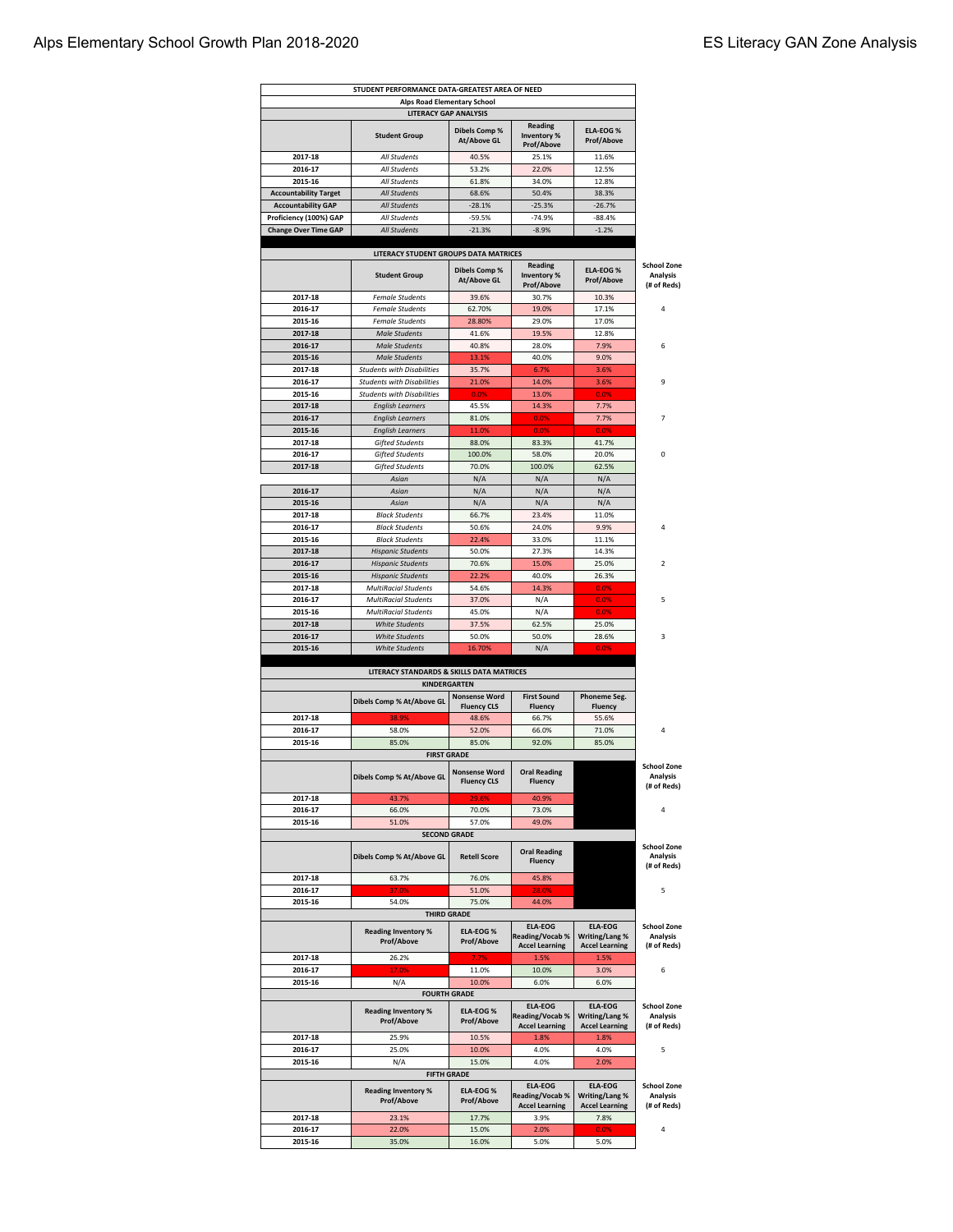|                                                                  |                                                                                                                                                                                                                                                                                                                                                                                                                                                                                                                                                                                                                                                                                                                                                                                                                                             |                                                                                                                                                                                      |          | <b>School Results Goal #1: Literacy</b> |                                                                     |                                                                                                                                          |                                                                                                           |  |
|------------------------------------------------------------------|---------------------------------------------------------------------------------------------------------------------------------------------------------------------------------------------------------------------------------------------------------------------------------------------------------------------------------------------------------------------------------------------------------------------------------------------------------------------------------------------------------------------------------------------------------------------------------------------------------------------------------------------------------------------------------------------------------------------------------------------------------------------------------------------------------------------------------------------|--------------------------------------------------------------------------------------------------------------------------------------------------------------------------------------|----------|-----------------------------------------|---------------------------------------------------------------------|------------------------------------------------------------------------------------------------------------------------------------------|-----------------------------------------------------------------------------------------------------------|--|
|                                                                  |                                                                                                                                                                                                                                                                                                                                                                                                                                                                                                                                                                                                                                                                                                                                                                                                                                             |                                                                                                                                                                                      |          | <b>Alps Road Elementary School</b>      |                                                                     |                                                                                                                                          |                                                                                                           |  |
|                                                                  | ELA: By May 2020, Alps Road Elementary School will increase by 75% the<br>number of students who move from Level 1 to Levels 2 or 3 in Domain                                                                                                                                                                                                                                                                                                                                                                                                                                                                                                                                                                                                                                                                                               |                                                                                                                                                                                      |          |                                         |                                                                     |                                                                                                                                          | <b>Enter Date of Approval</b>                                                                             |  |
| <b>School Results Goal</b>                                       |                                                                                                                                                                                                                                                                                                                                                                                                                                                                                                                                                                                                                                                                                                                                                                                                                                             | mastery of reading and vocabulary.                                                                                                                                                   |          |                                         |                                                                     | Cycle 2                                                                                                                                  | <b>Enter Date of Review</b>                                                                               |  |
| #1: Literacy                                                     |                                                                                                                                                                                                                                                                                                                                                                                                                                                                                                                                                                                                                                                                                                                                                                                                                                             |                                                                                                                                                                                      |          |                                         |                                                                     |                                                                                                                                          | <b>Enter Date of Review</b>                                                                               |  |
|                                                                  |                                                                                                                                                                                                                                                                                                                                                                                                                                                                                                                                                                                                                                                                                                                                                                                                                                             |                                                                                                                                                                                      |          |                                         |                                                                     | Cycle 4                                                                                                                                  | <b>Enter Date of Review</b>                                                                               |  |
| School-wide<br><b>Strategy for</b><br><b>Achieving this Goal</b> | The school wide strategy selected for achieving the goal is weekly, individual conferring with students. We chose<br>this strategy because we believe that giving students feedback to move them to proficiency in standards identified<br>as greatest areas of need, will be a powerful tool. Research suggests that feedback can be one of the most<br>effective instructional strategies for improving student performance and closing achievement gaps (Hattie, 2012).<br>Returning teachers at Alps have been working on giving student feedback through conferring for many years. They<br>will be able to help lead other teachers in this growing through the use of this strategy. The professional learning<br>design will be an opening Professional Learning with all teachers and follow up PL with teams and individuals (for |                                                                                                                                                                                      |          |                                         |                                                                     |                                                                                                                                          |                                                                                                           |  |
| <b>Action Steps</b><br>(IF)                                      | those that need extra support).<br>Actions should include specific tasks or activities that will prepare and<br>propel your school to achieve your Results Goal, including professional<br>learning designs and strategy implementation.<br>Enter a brief description of your action steps below:<br>Action Step 1: All teachers will receive professional learning on conferring<br>with students to provide effective feedback. (plan)<br>Action Step 2: SILT members and administrators will monitor implentation<br>observations. (do)<br>Action Step 3: Formative assessment data will be analyzed with each cycle<br>to determine effectiveness of the implentation. (study)<br>Action Step 4: Changes to implementation will be made based on the                                                                                    |                                                                                                                                                                                      |          |                                         | each step:<br>2: SILT members<br>3: SILT members<br>4. SILT members | Person(s) Responsible<br>Enter the name or role of the person<br>(s) who will provide leadership for<br>1: Instructional Coach and Admin |                                                                                                           |  |
|                                                                  | <b>Timeline for this Plan</b>                                                                                                                                                                                                                                                                                                                                                                                                                                                                                                                                                                                                                                                                                                                                                                                                               |                                                                                                                                                                                      |          | <b>Resources Needed</b>                 |                                                                     |                                                                                                                                          | <b>Monitoring Tools</b><br>by Cycle                                                                       |  |
| Timelines,<br><b>Resources</b>                                   | Begin                                                                                                                                                                                                                                                                                                                                                                                                                                                                                                                                                                                                                                                                                                                                                                                                                                       | End                                                                                                                                                                                  | Resource | Source                                  | Amount                                                              |                                                                                                                                          |                                                                                                           |  |
| and Monitoring<br><b>Tools</b>                                   |                                                                                                                                                                                                                                                                                                                                                                                                                                                                                                                                                                                                                                                                                                                                                                                                                                             |                                                                                                                                                                                      |          |                                         |                                                                     | <b>MAP Assessment</b>                                                                                                                    |                                                                                                           |  |
|                                                                  | October 8, 2018                                                                                                                                                                                                                                                                                                                                                                                                                                                                                                                                                                                                                                                                                                                                                                                                                             | May 17, 2018                                                                                                                                                                         |          |                                         |                                                                     | Assessment                                                                                                                               | <b>Fountas and Pinnell Benchmark</b><br><b>CCSD Unit Assessment</b><br><b>Teacher Created Assessments</b> |  |
|                                                                  | by the MAP assessment.                                                                                                                                                                                                                                                                                                                                                                                                                                                                                                                                                                                                                                                                                                                                                                                                                      | Expected measurable outcome(s) for Cycle 2: We will increase by 25% the<br>number of students in average, high average, and high range as measured                                   |          |                                         |                                                                     |                                                                                                                                          | <b>NWEA MAP Reading</b>                                                                                   |  |
| <b>Evidence of Success</b><br>(Then)                             | checkpoints.                                                                                                                                                                                                                                                                                                                                                                                                                                                                                                                                                                                                                                                                                                                                                                                                                                | Expected measurable outcome(s) for Cycle 3: 40% of students will meet<br>grade level standards for RL1 and RI1 as measured by teacher created                                        |          |                                         |                                                                     |                                                                                                                                          | Unit Common Formative Assessment                                                                          |  |
|                                                                  |                                                                                                                                                                                                                                                                                                                                                                                                                                                                                                                                                                                                                                                                                                                                                                                                                                             | Expected measurable outcome(s) for Cycle 4: We will increase by another<br>25% the number of students in average, high average, and high range as<br>measured by the MAP assessment. |          |                                         |                                                                     |                                                                                                                                          | <b>NWEA MAP Reading</b>                                                                                   |  |
|                                                                  |                                                                                                                                                                                                                                                                                                                                                                                                                                                                                                                                                                                                                                                                                                                                                                                                                                             | Did you reach your measurable outcomes for Cycle 2:                                                                                                                                  |          |                                         |                                                                     |                                                                                                                                          | Cycle 2 Reflection                                                                                        |  |
| <b>Cycle Outcomes</b>                                            |                                                                                                                                                                                                                                                                                                                                                                                                                                                                                                                                                                                                                                                                                                                                                                                                                                             | Did you reach your measurable outcomes for Cycle 3:                                                                                                                                  |          |                                         |                                                                     |                                                                                                                                          | Cycle 3 Reflection                                                                                        |  |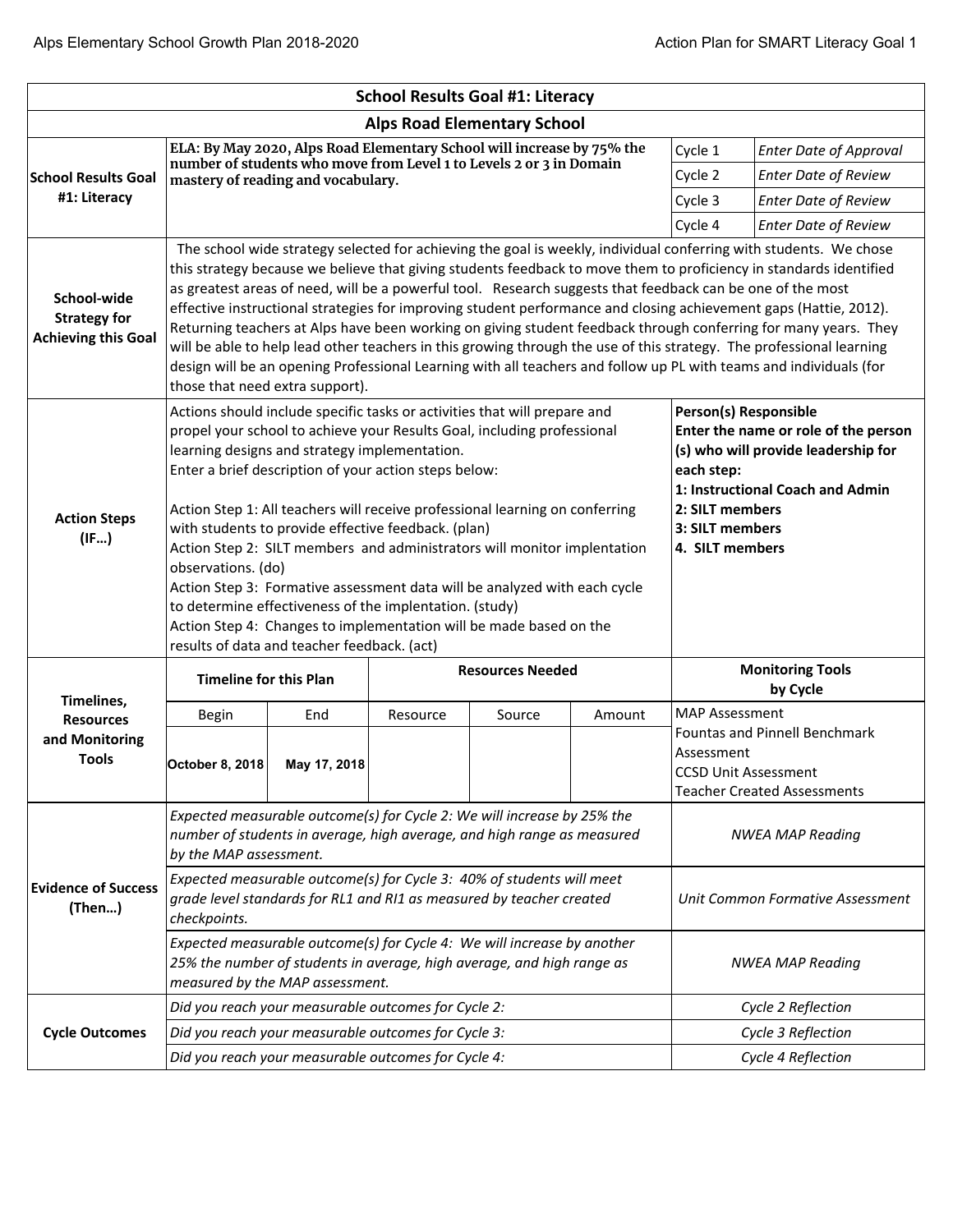|                                                                                                     | SCHOOL IMPROVEMENT FOCUS - Literacy |                                                                                                                           |                                                                                                                                                      |  |  |  |  |  |
|-----------------------------------------------------------------------------------------------------|-------------------------------------|---------------------------------------------------------------------------------------------------------------------------|------------------------------------------------------------------------------------------------------------------------------------------------------|--|--|--|--|--|
|                                                                                                     | Alps Road Elementary School         |                                                                                                                           |                                                                                                                                                      |  |  |  |  |  |
| <b>Insert link to SMART Goal Tree for Literacy</b>                                                  |                                     |                                                                                                                           |                                                                                                                                                      |  |  |  |  |  |
| Greatest Area(s) of Need (GAN)                                                                      |                                     | spring 2017 results are 87.6% of our students are categorized as "remediate" in the reading and vocabulary domain of EOG. | Our greatest area of need (GAN) in literacy is reading and vocabulary. The GAN was determined by the analysis of the Milestone Data. Our             |  |  |  |  |  |
| <b>Continuing Goal</b>                                                                              | School<br><b>Indicators</b>         | <b>School Measures</b>                                                                                                    | <b>School Targets</b>                                                                                                                                |  |  |  |  |  |
| ELA: By May 2020, Alps<br>Road Elementary School<br>will increase by 75% the                        |                                     | Grade level created checkpoints for RL1/RI1                                                                               | By Spring 2019, 65% of students will meet grade level standards for RL1<br>and RI1 as measured by teacher created checkpoints.                       |  |  |  |  |  |
| number of students who<br>move from Level 1 to<br>Levels 2 or 3 in Domain<br>mastery of reading and | Ask and Answer<br>Questions         | <b>MAP Assessment</b>                                                                                                     | By Spring of 2019, we will increase by 50% the number of students in<br>average, high average, and high range as measured by the MAP<br>lassessment. |  |  |  |  |  |
| vocabulary.                                                                                         |                                     | Fountas and Pinnell Benchmark Assessment System                                                                           | By Spring 2019, 50% of students in grades K-2 will be on level in reading<br>accordina to BAS assessment.                                            |  |  |  |  |  |
|                                                                                                     | Phonics                             | <b>MAP Assessment</b>                                                                                                     | By Spring of 2019, we will increase by 50% the number of students in<br>average, high average, and high range as measured by the MAP<br>lassessment. |  |  |  |  |  |
|                                                                                                     |                                     |                                                                                                                           |                                                                                                                                                      |  |  |  |  |  |
|                                                                                                     |                                     | Grade Level Created Checkpoints for L4                                                                                    | By Spring 2019, 65% of students will meet grade level standards for L4 as<br>measured by teacher created checkpoints.                                |  |  |  |  |  |
|                                                                                                     | Vocabulary                          | <b>MAP Assessment</b>                                                                                                     | By Spring of 2019, we will increase by 50% the number of students in<br>average, high average, and high range as measured by the MAP<br>assessment   |  |  |  |  |  |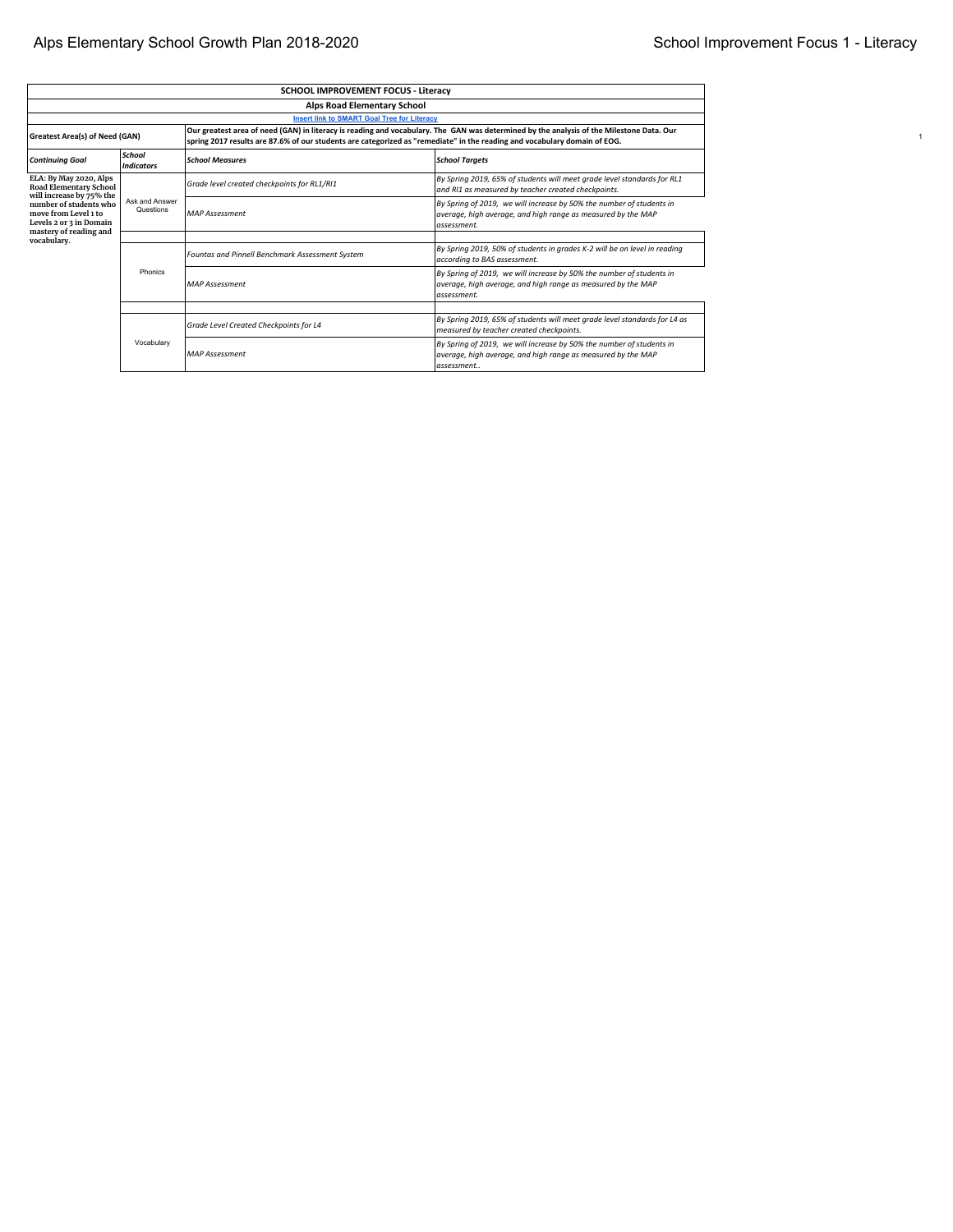|                                         | STUDENT PERFORMANCE DATA-GREATEST AREA OF NEED          |                                                                    |                                                                           |                                                                   |                                                                |                                              |                                                        |                                                      |
|-----------------------------------------|---------------------------------------------------------|--------------------------------------------------------------------|---------------------------------------------------------------------------|-------------------------------------------------------------------|----------------------------------------------------------------|----------------------------------------------|--------------------------------------------------------|------------------------------------------------------|
|                                         |                                                         | <b>Alps Road Elementary School</b><br><b>NUMERACY GAP ANALYSIS</b> |                                                                           |                                                                   |                                                                |                                              |                                                        |                                                      |
|                                         |                                                         | <b>Math Inventory</b>                                              | <b>MATH-EOG%</b>                                                          |                                                                   |                                                                |                                              |                                                        |                                                      |
|                                         | <b>Student Group</b>                                    | % Prof/Above                                                       | Prof/Above                                                                |                                                                   |                                                                |                                              |                                                        |                                                      |
| 2017-18                                 | All Students                                            | 18.4%                                                              | 10.4%                                                                     |                                                                   |                                                                |                                              |                                                        |                                                      |
| 2016-17                                 | All Students                                            | 28.7%                                                              | 17.0%                                                                     |                                                                   |                                                                |                                              |                                                        |                                                      |
| 2015-16<br><b>Accountability Target</b> | All Students<br>All Students                            | N/A<br>47.9%                                                       | 16.4%<br>41.4%                                                            |                                                                   |                                                                |                                              |                                                        |                                                      |
| <b>Accountability GAP</b>               | <b>All Students</b>                                     | $-29.5%$                                                           | $-31.0%$                                                                  |                                                                   |                                                                |                                              |                                                        |                                                      |
| Proficiency (100%) GAP                  | All Students                                            | $-81.6%$                                                           | $-89.6%$                                                                  |                                                                   |                                                                |                                              |                                                        |                                                      |
| <b>Change Over Time GAP</b>             | <b>All Students</b>                                     | $-10.3%$                                                           | $-6.0%$                                                                   |                                                                   |                                                                |                                              |                                                        |                                                      |
|                                         |                                                         |                                                                    |                                                                           |                                                                   |                                                                |                                              |                                                        |                                                      |
|                                         | NUMERACY STUDENT GROUPS DATA MATRICES                   |                                                                    |                                                                           |                                                                   |                                                                |                                              |                                                        |                                                      |
|                                         | <b>Student Group</b>                                    | <b>Math Inventory</b><br>% Prof/Above                              | <b>MATH-EOG%</b><br>Prof/Above                                            |                                                                   | <b>School Zone</b><br><b>Analysis</b><br>(# of Reds)           |                                              |                                                        |                                                      |
| 2017-18                                 | <b>Female Students</b>                                  | 19.9%                                                              | 11.5%                                                                     |                                                                   |                                                                |                                              |                                                        |                                                      |
| 2016-17<br>2015-16                      | <b>Female Students</b><br><b>Female Students</b>        | 31.0%<br><b>NA</b>                                                 | 14.3%<br>17.0%                                                            |                                                                   | 3                                                              |                                              |                                                        |                                                      |
| 2017-18                                 | <b>Male Students</b>                                    | 16.8%                                                              | 9.3%                                                                      |                                                                   |                                                                |                                              |                                                        |                                                      |
| 2016-17                                 | <b>Male Students</b>                                    | 26.0%                                                              | 19.7%                                                                     |                                                                   | $\overline{\mathbf{2}}$                                        |                                              |                                                        |                                                      |
| 2015-16                                 | <b>Male Students</b>                                    | <b>NA</b>                                                          | 17.0%                                                                     |                                                                   |                                                                |                                              |                                                        |                                                      |
| 2017-18                                 | <b>Students with Disabilities</b>                       | 5.0%                                                               | 0.0%                                                                      |                                                                   |                                                                |                                              |                                                        |                                                      |
| 2016-17                                 | <b>Students with Disabilities</b>                       | 17.0%                                                              | 14.3%                                                                     |                                                                   | 5                                                              |                                              |                                                        |                                                      |
| 2015-16                                 | <b>Students with Disabilities</b>                       | NA                                                                 | 9.5%                                                                      |                                                                   |                                                                |                                              |                                                        |                                                      |
| 2017-18                                 | <b>English Learners</b>                                 | 16.0%                                                              | 0.0%                                                                      |                                                                   |                                                                |                                              |                                                        |                                                      |
| 2016-17                                 | <b>English Learners</b>                                 | 37.0%                                                              | 21.4%                                                                     |                                                                   | $\overline{\mathbf{2}}$                                        |                                              |                                                        |                                                      |
| 2015-16<br>2017-18                      | <b>English Learners</b><br><b>Gifted Students</b>       | <b>NA</b><br>55.6%                                                 | 22.2%<br>58.3%                                                            |                                                                   |                                                                |                                              |                                                        |                                                      |
| 2016-17                                 | <b>Gifted Students</b>                                  | 77.0%                                                              | 70.0%                                                                     |                                                                   |                                                                |                                              |                                                        |                                                      |
| 2015-16                                 | <b>Gifted Students</b>                                  | <b>NA</b>                                                          | 75.0%                                                                     |                                                                   |                                                                |                                              |                                                        |                                                      |
| 2017-18                                 | Asian                                                   | <b>NA</b>                                                          | N/A                                                                       |                                                                   |                                                                |                                              |                                                        |                                                      |
| 2016-17                                 | Asian                                                   | <b>NA</b>                                                          | <b>NA</b>                                                                 |                                                                   |                                                                |                                              |                                                        |                                                      |
| 2015-16                                 | Asian                                                   | <b>NA</b>                                                          | N/A                                                                       |                                                                   |                                                                |                                              |                                                        |                                                      |
| 2017-18                                 | <b>Black Students</b>                                   | 17.1%                                                              | 8.8%                                                                      |                                                                   |                                                                |                                              |                                                        |                                                      |
| 2016-17                                 | <b>Black Students</b>                                   | 26.0%                                                              | 15.7%                                                                     |                                                                   | 4                                                              |                                              |                                                        |                                                      |
| 2015-16                                 | <b>Black Students</b>                                   | <b>NA</b>                                                          | 13.0%                                                                     |                                                                   |                                                                |                                              |                                                        |                                                      |
| 2017-18                                 | <b>Hispanic Students</b>                                | 13.9%                                                              | 14.3%                                                                     |                                                                   |                                                                |                                              |                                                        |                                                      |
| 2016-17                                 | <b>Hispanic Students</b>                                | 35.0%                                                              | 19.0%                                                                     |                                                                   | $\overline{\mathbf{2}}$                                        |                                              |                                                        |                                                      |
| 2015-16<br>2017-18                      | <b>Hispanic Students</b><br><b>MultiRacial Students</b> | <b>NA</b><br>29.4%                                                 | 25.0%<br>14.3%                                                            |                                                                   |                                                                |                                              |                                                        |                                                      |
| 2016-17                                 | <b>MultiRacial Students</b>                             | 51.0%                                                              | N/A                                                                       |                                                                   | $\mathbf{1}$                                                   |                                              |                                                        |                                                      |
| 2015-16                                 | <b>MultiRacial Students</b>                             | <b>NA</b>                                                          | N/A                                                                       |                                                                   |                                                                |                                              |                                                        |                                                      |
| 2017-18                                 | <b>White Students</b>                                   | 43.8%                                                              | 25.0%                                                                     |                                                                   |                                                                |                                              |                                                        |                                                      |
| 2016-17                                 | <b>White Students</b>                                   | 50.0%                                                              | 42.9%                                                                     |                                                                   |                                                                |                                              |                                                        |                                                      |
| 2015-16                                 | <b>White Students</b>                                   | <b>NA</b>                                                          | 50.0%                                                                     |                                                                   |                                                                |                                              |                                                        |                                                      |
|                                         |                                                         |                                                                    |                                                                           |                                                                   |                                                                |                                              |                                                        |                                                      |
|                                         |                                                         | NUMERACY STANDARDS & SKILLS DATA MATRICES                          | KINDERGARTEN                                                              |                                                                   |                                                                |                                              |                                                        |                                                      |
|                                         |                                                         |                                                                    |                                                                           |                                                                   |                                                                |                                              |                                                        | <b>School Zone</b>                                   |
|                                         | Math Inventory %<br>Prof/Above                          |                                                                    |                                                                           |                                                                   |                                                                |                                              |                                                        | Analysis<br>(# of Reds)                              |
| 2017-18                                 | 31.9%                                                   |                                                                    |                                                                           |                                                                   |                                                                |                                              |                                                        |                                                      |
| 2016-17<br>2015-16                      | NA<br>NA                                                |                                                                    |                                                                           |                                                                   |                                                                |                                              |                                                        |                                                      |
|                                         |                                                         |                                                                    | <b>FIRST GRADE</b>                                                        |                                                                   |                                                                |                                              |                                                        |                                                      |
|                                         | Math Inventory %<br>Prof/Above                          |                                                                    |                                                                           |                                                                   |                                                                |                                              |                                                        | <b>School Zone</b><br>Analysis                       |
| 2017-18                                 | 29.0%                                                   |                                                                    |                                                                           |                                                                   |                                                                |                                              |                                                        | (# of Reds)                                          |
| 2016-17                                 | 53.0%                                                   |                                                                    |                                                                           |                                                                   |                                                                |                                              |                                                        | $\,1\,$                                              |
| 2015-16                                 | NA                                                      |                                                                    |                                                                           |                                                                   |                                                                |                                              |                                                        |                                                      |
|                                         |                                                         | <b>SECOND GRADE</b>                                                |                                                                           |                                                                   |                                                                |                                              |                                                        |                                                      |
|                                         | Math Inventory %<br>Prof/Above                          |                                                                    |                                                                           |                                                                   |                                                                |                                              |                                                        | <b>School Zone</b><br><b>Analysis</b><br>(# of Reds) |
| 2017-18                                 | 16.1%                                                   |                                                                    |                                                                           |                                                                   |                                                                |                                              |                                                        |                                                      |
| 2016-17                                 | 35.0%                                                   |                                                                    |                                                                           |                                                                   |                                                                |                                              |                                                        | 1                                                    |
| 2015-16                                 | <b>NA</b>                                               |                                                                    |                                                                           |                                                                   |                                                                |                                              |                                                        |                                                      |
|                                         |                                                         |                                                                    | THIRD GRADE                                                               |                                                                   |                                                                |                                              |                                                        |                                                      |
|                                         | Math Inventory %<br>Prof/Above                          | <b>MATH-EOG%</b><br>Prof/Above                                     | <b>MATH-EOG</b><br><b>Operations &amp; Alg</b><br><b>Thinking % Accel</b> | <b>MATH-EOG</b><br><b>Numbers &amp;</b><br><b>Operations %</b>    |                                                                | <b>MATH-EOG</b><br>Measure &<br>Data % Accel | <b>MATH-EOG</b><br>Geometry %<br><b>Accel Learning</b> | <b>School Zone</b><br>Analysis<br>(# of Reds)        |
| 2017-18                                 |                                                         |                                                                    | Learning                                                                  | <b>Accel Learning</b>                                             |                                                                | Learning                                     |                                                        |                                                      |
| 2016-17                                 | 1.6%<br>26.0%                                           | 6.2%<br>21.0%                                                      | 1.5%<br>5.0%                                                              | 3.1%<br>8.0%                                                      |                                                                | 1.54%<br>5.00%                               | 4.62%<br>2.00%                                         | 6                                                    |
| 2015-16                                 | NA                                                      | 20.0%                                                              | 6.0%                                                                      | 6.0%                                                              |                                                                | 6.00%                                        | 8.00%                                                  |                                                      |
|                                         |                                                         |                                                                    | <b>FOURTH GRADE</b>                                                       |                                                                   |                                                                |                                              |                                                        |                                                      |
|                                         | Math Inventory %                                        | MATH-EOG %                                                         | MATH-EOG<br><b>Operations &amp; Alg</b>                                   | <b>MATH-EOG</b><br><b>Numbers &amp;</b>                           | MATH-EOG                                                       | MATH-EOG<br>Measure &                        | MATH-EOG                                               | <b>School Zone</b>                                   |
|                                         | Prof/Above                                              | Prof/Above                                                         | <b>Thinking % Accel</b><br>Learning                                       | <b>Operations B10%</b><br><b>Accel Learning</b>                   | <b>Fractions %</b><br><b>Accel Learning</b>                    | Data % Accel<br>Learning                     | Geometry %<br><b>Accel Learning</b>                    | Analysis<br>(# of Reds)                              |
| 2017-18                                 | 19.0%                                                   | 15.8%                                                              | 7.0%                                                                      | 7.0%                                                              | 8.77%                                                          | 3.51%                                        | 3.51%                                                  |                                                      |
| 2016-17                                 | 12.0%                                                   | 20.0%                                                              | 2.0%                                                                      | 6.0%                                                              | 6.00%                                                          | 4.00%                                        | 4.00%                                                  | 8                                                    |
| 2015-16                                 | NA                                                      | 10.0%                                                              | 2.0%                                                                      | 2.0%                                                              | 2.00%                                                          | 0.00%                                        | 4.00%                                                  |                                                      |
|                                         |                                                         |                                                                    | <b>FIFTH GRADE</b>                                                        |                                                                   |                                                                |                                              |                                                        |                                                      |
|                                         | Math Inventory %<br>Prof/Above                          | <b>MATH-EOG%</b><br>Prof/Above                                     | <b>MATH-EOG</b><br><b>Operations &amp; Alg</b><br><b>Thinking % Accel</b> | <b>MATH-EOG</b><br><b>Numbers &amp;</b><br><b>Operations B10%</b> | <b>MATH-EOG</b><br><b>Fractions %</b><br><b>Accel Learning</b> | MATH-EOG<br>Measure &<br>Data % Accel        | MATH-EOG<br>Geometry %<br><b>Accel Learning</b>        | <b>School Zone</b><br><b>Analysis</b><br>(# of Reds) |
| 2017-18                                 | 9.4%                                                    | 9.8%                                                               | Learning<br>11.8%                                                         | <b>Accel Learning</b><br>0.0%                                     | 0.00%                                                          | Learning<br>3.92%                            | 7.84%                                                  |                                                      |
| 2016-17                                 | 12.0%                                                   | 6.0%                                                               | 8.0%                                                                      | 0.0%                                                              | 0.00%                                                          | 0.00%                                        | 0.00%                                                  | 10                                                   |
| 2015-16                                 | NA                                                      | 20.0%                                                              | 14.0%                                                                     | 14.0%                                                             | 11.00%                                                         | 9.00%                                        | 2.00%                                                  |                                                      |
|                                         |                                                         |                                                                    |                                                                           |                                                                   |                                                                |                                              |                                                        |                                                      |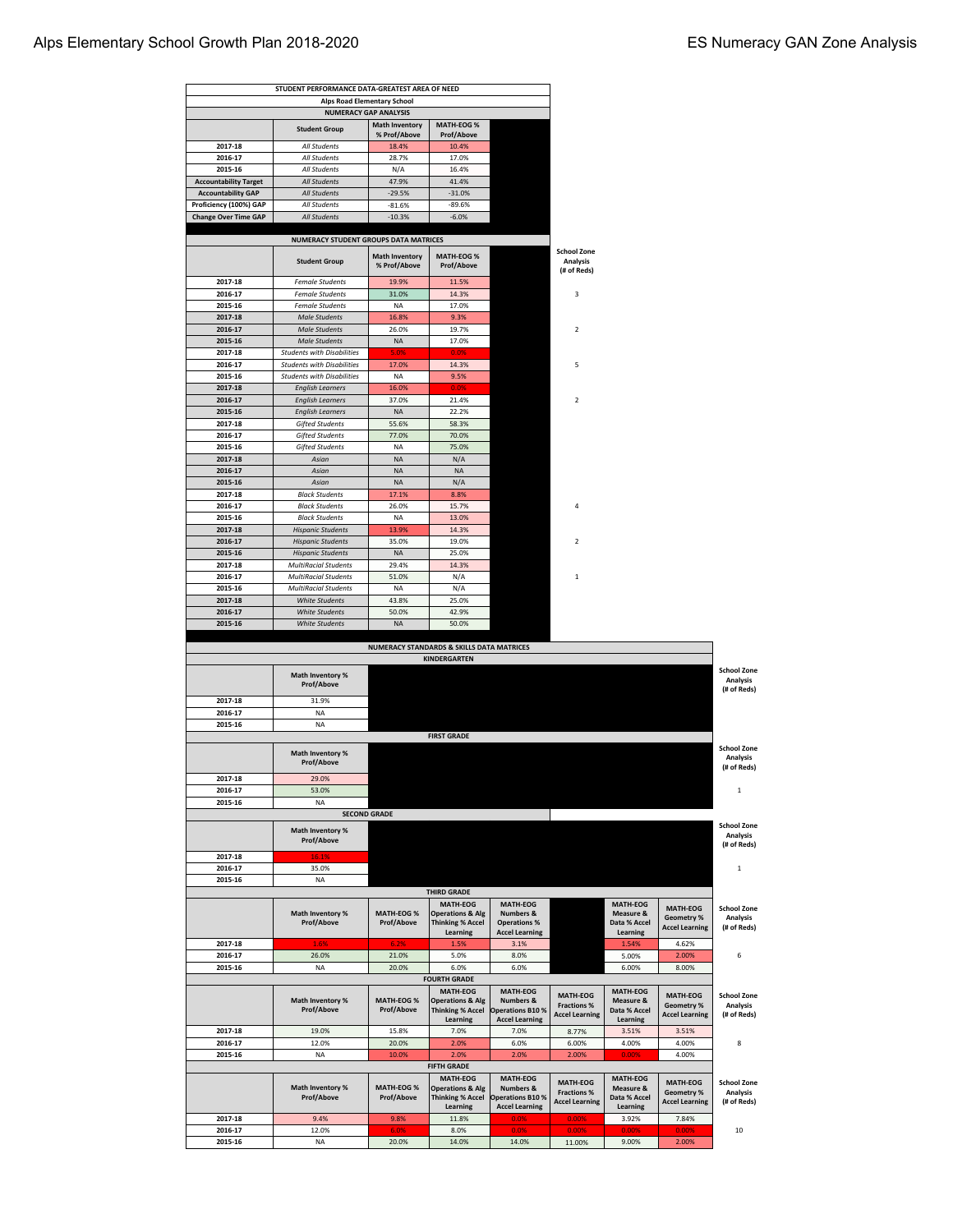|                                                                                                                                                                                                                          |                                     | SCHOOL IMPROVEMENT FOCUS - NUMERACY                                                             |                                                                                                                                                                                            |  |  |  |  |  |
|--------------------------------------------------------------------------------------------------------------------------------------------------------------------------------------------------------------------------|-------------------------------------|-------------------------------------------------------------------------------------------------|--------------------------------------------------------------------------------------------------------------------------------------------------------------------------------------------|--|--|--|--|--|
|                                                                                                                                                                                                                          | <b>Alps Road Elementary School</b>  |                                                                                                 |                                                                                                                                                                                            |  |  |  |  |  |
|                                                                                                                                                                                                                          | <b>SMART Goal Tree for Numeracy</b> |                                                                                                 |                                                                                                                                                                                            |  |  |  |  |  |
| Based on data from 2016-2018 Milestones, our GAN for mathematics is Numbers and Operations-Base 10. The data shows that over 80% of 3-5<br>Greatest Area(s) of Need (GAN)<br>students are categorized under remediation. |                                     |                                                                                                 |                                                                                                                                                                                            |  |  |  |  |  |
| <b>Continuing Goal</b>                                                                                                                                                                                                   | School<br>Indicators                | <b>School Measures</b>                                                                          | <b>School Targets</b>                                                                                                                                                                      |  |  |  |  |  |
|                                                                                                                                                                                                                          | Place Value                         | <b>MAP Assessment</b>                                                                           | By Spring of 2019, we will increase the percentage of grade 3-5 students in<br>high average or above performance levels from 10% to 26% as measured<br>by the MAP assessment.              |  |  |  |  |  |
|                                                                                                                                                                                                                          |                                     | End of Unit Test for grades 3-5 District created/End of Unit Test<br><b>Teacher Created K-2</b> | By the end of the unit 65% of students will meet or exceed place value<br>standards as measured by the CCSD End of Unit assessment and the<br><b>Teacher Created assessment.</b>           |  |  |  |  |  |
| By 2020 Alps Road<br><b>Elementary School will</b><br>increase the number of<br>students who achieve                                                                                                                     | <b>Addition and</b>                 | <b>MAP Assessment</b>                                                                           | By Spring of 2019, we will increase the percentage of grade 3-5 students in<br>high average or above performance levels from 10% to 26% as measured<br>by the MAP assessment.              |  |  |  |  |  |
| Domain mastery in<br><b>Numbers</b> and<br>Operations by 75%.                                                                                                                                                            | Subtraction                         | End of Unit Test for grades 3-5 District created/End of Unit Test<br><b>Teacher Created K-2</b> | By the end of the unit 65% of students will meet or exceed addition and<br>subtraction standards as measured by the CCSD End of Unit assesment and<br>the Teacher Created assessment.      |  |  |  |  |  |
|                                                                                                                                                                                                                          | Multiplication                      | <b>MAP Assessment</b>                                                                           | By Spring of 2019, we will increase the percentage of grade 3-5 students in<br>high average or above performance levels from 10% to 26% as measured<br>by the MAP assessment.              |  |  |  |  |  |
|                                                                                                                                                                                                                          | and Division                        | End of Unit Test for grades 3-5 District created/End of Unit Test<br><b>Teacher Created K-2</b> | By the end of the unit 65% of students will meet or exceed multiplication<br>and division standards as measured by the CCSD Endof of Unit assesment<br>and the Teacher Created assessment. |  |  |  |  |  |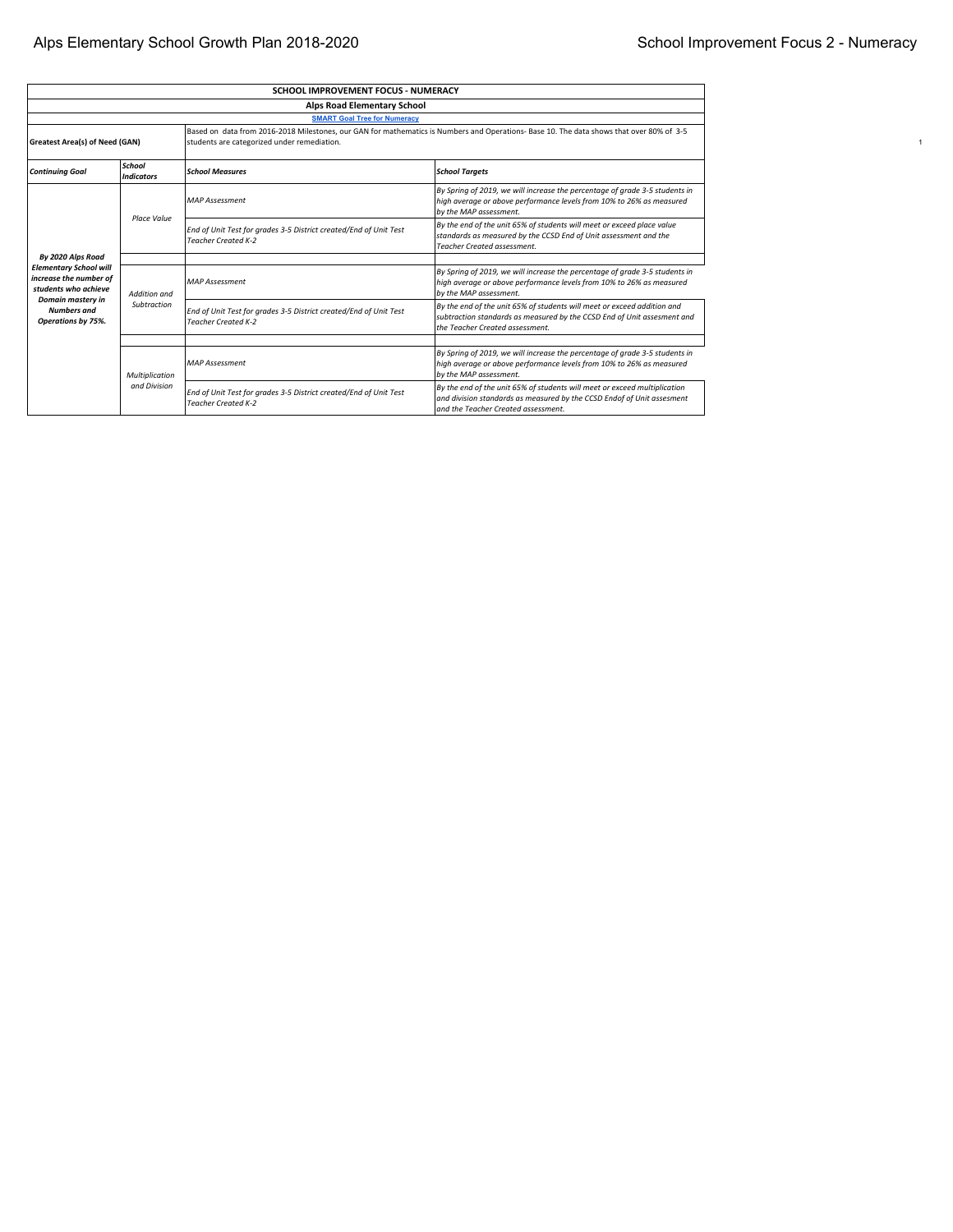|                                                                          |                                                                                                                      |                                                                                                                                                                   |          | <b>ACTION PLAN for SMART Numeracy GOAL</b>                                                                                                                                                                                                                                                                     |        |                                                            |                                                                                                                                                                                                                                                                                                                                                                                                                                                                             |  |
|--------------------------------------------------------------------------|----------------------------------------------------------------------------------------------------------------------|-------------------------------------------------------------------------------------------------------------------------------------------------------------------|----------|----------------------------------------------------------------------------------------------------------------------------------------------------------------------------------------------------------------------------------------------------------------------------------------------------------------|--------|------------------------------------------------------------|-----------------------------------------------------------------------------------------------------------------------------------------------------------------------------------------------------------------------------------------------------------------------------------------------------------------------------------------------------------------------------------------------------------------------------------------------------------------------------|--|
|                                                                          |                                                                                                                      |                                                                                                                                                                   |          | <b>Alps Road Elementary School</b>                                                                                                                                                                                                                                                                             |        |                                                            |                                                                                                                                                                                                                                                                                                                                                                                                                                                                             |  |
| By 2020 Alps Road Elementary School will increase the number of students |                                                                                                                      |                                                                                                                                                                   |          |                                                                                                                                                                                                                                                                                                                |        |                                                            | <b>Enter Date of Approval</b>                                                                                                                                                                                                                                                                                                                                                                                                                                               |  |
| <b>School Results Goal</b>                                               | who achieve Domain mastery in Numbers and Operations by 75%.                                                         |                                                                                                                                                                   |          |                                                                                                                                                                                                                                                                                                                |        |                                                            | <b>Enter Date of Review</b>                                                                                                                                                                                                                                                                                                                                                                                                                                                 |  |
| #1: Numeracy                                                             |                                                                                                                      |                                                                                                                                                                   |          |                                                                                                                                                                                                                                                                                                                |        |                                                            | <b>Enter Date of Review</b>                                                                                                                                                                                                                                                                                                                                                                                                                                                 |  |
|                                                                          |                                                                                                                      |                                                                                                                                                                   |          |                                                                                                                                                                                                                                                                                                                |        | Cycle 4                                                    | <b>Enter Date of Review</b>                                                                                                                                                                                                                                                                                                                                                                                                                                                 |  |
| School-wide<br><b>Strategy for</b><br><b>Achieving this Goal</b>         |                                                                                                                      |                                                                                                                                                                   |          | provide professional learning during PLCs, staff meetings, and grade level team planning.                                                                                                                                                                                                                      |        |                                                            | Number talks give students opportunities to develop their conceptual understanding of mathematics rather than<br>merely solve problems using memorized procedures (O'Nan, 2003). This strategy helps to develop quality student<br>discourse in a whole class setting as students are encouraged to explain their thinking, justify their reasoning, and<br>make sense of each other's strategies. The school and/or district instructional coaches or their designees will |  |
| <b>Action Steps</b><br>(IF)                                              | learning designs and strategy implementation.<br>(plan)<br>Action Step 2: Implement Number Talks K-5 classrooms (do) | Enter a brief description of your action steps below:<br>Action Step 3: Number Talk Walkthroughs (study)<br>Action Step 4: Provide Feedback to K-5 teachers (act) |          | Actions should include specific tasks or activities that will prepare and<br>propel your school to achieve your Results Goal, including professional<br>Action Step 1: Professional learning for all teachers - "Number Talks 101"<br>Action Step 5: Continue PL as needed (peer observations, modeling) (act) |        | each step:<br><b>Coaches</b><br>2: K-5 Teachers<br>3: SILT | Person(s) Responsible<br>Enter the name or role of the person<br>(s) who will provide leadership for<br>1: Administrators and Instructional                                                                                                                                                                                                                                                                                                                                 |  |
| Timelines,                                                               | <b>Timeline for this Plan</b>                                                                                        |                                                                                                                                                                   |          | <b>Resources Needed</b>                                                                                                                                                                                                                                                                                        |        |                                                            | <b>Monitoring Tools</b><br>by Cycle                                                                                                                                                                                                                                                                                                                                                                                                                                         |  |
| <b>Resources</b><br>and Monitoring                                       | Begin                                                                                                                | End                                                                                                                                                               | Resource | Source                                                                                                                                                                                                                                                                                                         | Amount | <b>MAP Assessment</b>                                      |                                                                                                                                                                                                                                                                                                                                                                                                                                                                             |  |
| <b>Tools</b>                                                             | October 8, 2018                                                                                                      | May 17, 2019                                                                                                                                                      |          |                                                                                                                                                                                                                                                                                                                |        |                                                            | <b>CCSD Unit Assessment</b><br><b>Teacher Created Assessments</b>                                                                                                                                                                                                                                                                                                                                                                                                           |  |
|                                                                          | value standards.                                                                                                     |                                                                                                                                                                   |          | Expected measurable outcome(s) for Cycle 2: 50% of students meeting place                                                                                                                                                                                                                                      |        |                                                            | Unit Common Formative Assessment                                                                                                                                                                                                                                                                                                                                                                                                                                            |  |
| <b>Evidence of Success</b><br>(Then)                                     | operations standards.                                                                                                |                                                                                                                                                                   |          | Expected measurable outcome(s) for Cycle 3: 57% of students meeting                                                                                                                                                                                                                                            |        |                                                            | Unit Common Formative Assessment                                                                                                                                                                                                                                                                                                                                                                                                                                            |  |
|                                                                          |                                                                                                                      | numbers and operations standards.                                                                                                                                 |          | Expected measurable outcome(s) for Cycle 4: 65% of students meeting                                                                                                                                                                                                                                            |        |                                                            | Unit Common Formative Assessment                                                                                                                                                                                                                                                                                                                                                                                                                                            |  |
|                                                                          |                                                                                                                      | Did you reach your measurable outcomes for Cycle 2:                                                                                                               |          |                                                                                                                                                                                                                                                                                                                |        |                                                            | Cycle 2 Reflection                                                                                                                                                                                                                                                                                                                                                                                                                                                          |  |
| <b>Cycle Outcomes</b>                                                    |                                                                                                                      | Did you reach your measurable outcomes for Cycle 3:                                                                                                               |          |                                                                                                                                                                                                                                                                                                                |        |                                                            | Cycle 3 Reflection                                                                                                                                                                                                                                                                                                                                                                                                                                                          |  |
|                                                                          | Did you reach your measurable outcomes for Cycle 4:                                                                  |                                                                                                                                                                   |          |                                                                                                                                                                                                                                                                                                                |        |                                                            | Cycle 4 Reflection                                                                                                                                                                                                                                                                                                                                                                                                                                                          |  |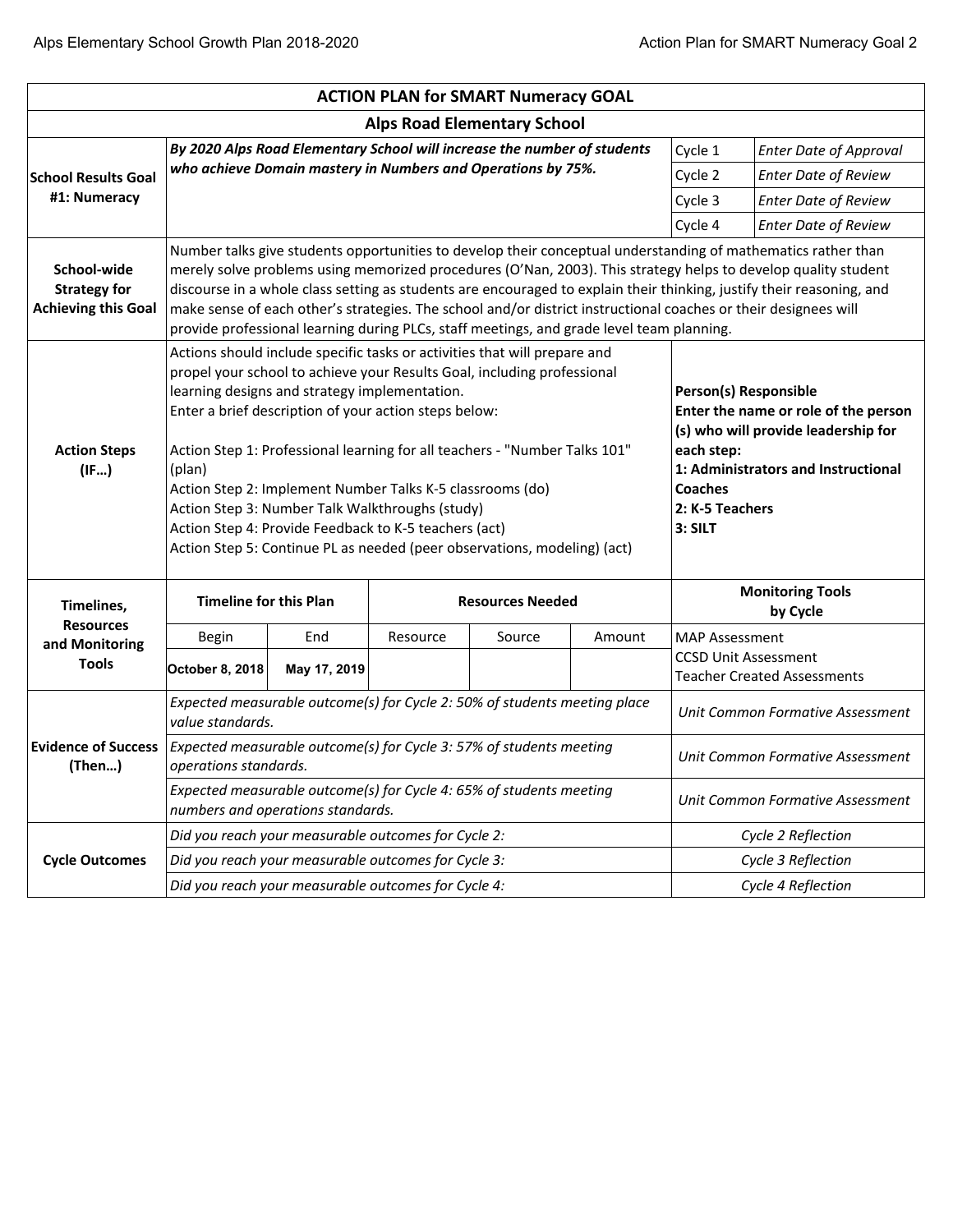| STUDENT PERFORMANCE DATA-GREATEST AREA OF NEED<br><b>Alps Road Elementary School</b> |                                                                                     |                                                        |                                    |                                                                    |                                                                                        |                                                                                        |                                                                                        |                                                      |
|--------------------------------------------------------------------------------------|-------------------------------------------------------------------------------------|--------------------------------------------------------|------------------------------------|--------------------------------------------------------------------|----------------------------------------------------------------------------------------|----------------------------------------------------------------------------------------|----------------------------------------------------------------------------------------|------------------------------------------------------|
|                                                                                      |                                                                                     | SOCIAL EMOTIONAL LEARNING GAP ANALYSIS                 |                                    |                                                                    |                                                                                        |                                                                                        |                                                                                        |                                                      |
|                                                                                      | <b>Student Group</b>                                                                | <b>Behavior</b><br><b>Referrals Per</b><br>Std         | <b>OSS Days Per</b><br>Std         | <b>Absences Per</b><br>Std                                         | Relationship<br><b>Skills: Get</b><br>along well w/<br>others %<br>Always              | Relationship<br><b>Skills: Know</b><br>adult I can<br>talk to %<br>Always              | Relationship<br>Skills:<br><b>Teachers</b><br>treat me w/<br>respect %<br>Always       |                                                      |
| 2017-18                                                                              | All Students                                                                        | 0.24                                                   | 0.21                               | 7.55                                                               | <b>NA</b><br>27.30%                                                                    | NA                                                                                     | NA<br>71.30%                                                                           |                                                      |
| 2016-17<br>2015-16                                                                   | All Students<br>All Students                                                        | 0.35<br>0.2                                            | 0.25<br>0.12                       | 8.74<br>7.87                                                       | 28.00%                                                                                 | 78.70%<br>76.30%                                                                       | 73.70%                                                                                 |                                                      |
| <b>Accountability Target</b>                                                         | All Students                                                                        | 0.20                                                   | 0.13                               | 6.20                                                               | 50.0%                                                                                  | 50.0%                                                                                  | 50.0%                                                                                  |                                                      |
| <b>Accountability GAP</b>                                                            | <b>All Students</b>                                                                 | 0.04                                                   | 0.08                               | 1.35                                                               | $-22.7%$                                                                               | 28.7%                                                                                  | 21.3%                                                                                  |                                                      |
| Proficiency (100%) GAP                                                               | All Students                                                                        | 0.00                                                   | $-0.79$                            | 6.55                                                               | $-72.7%$                                                                               | $-21.3%$                                                                               | $-28.7%$                                                                               |                                                      |
| <b>Change Over Time GAP</b>                                                          | All Students                                                                        | 0.04                                                   | 0.09                               | $-0.32$                                                            | $-0.7%$                                                                                | 2.4%                                                                                   | $-2.4%$                                                                                |                                                      |
|                                                                                      | SOCIAL EMOTIONAL LEARNING STUDENT GROUPS DATA MATRICES                              |                                                        |                                    |                                                                    |                                                                                        |                                                                                        |                                                                                        |                                                      |
| 2017-18                                                                              | <b>Student Group</b><br><b>Female Students</b>                                      | <b>Behavior</b><br><b>Referrals Per</b><br>Std<br>0.22 | OSS Days Per<br>Std<br>0.16        | <b>Absences Per</b><br>Std<br>7.35                                 | Relationship<br><b>Skills: Get</b><br>along well w/<br>others %<br>Always<br><b>NA</b> | Relationship<br><b>Skills: Know</b><br>adult I can<br>talk to %<br>Always<br><b>NA</b> | Relationship<br>Skills:<br><b>Teachers</b><br>treat me w/<br>respect %<br>Always<br>NA | <b>School Zone</b><br>Analysis<br>(# of Reds)        |
| 2016-17                                                                              | <b>Female Students</b>                                                              | 0.14                                                   | 0.11                               | 9.39                                                               | 29.50%                                                                                 | 80.80%                                                                                 | 84.60%                                                                                 |                                                      |
| 2015-16                                                                              | <b>Female Students</b>                                                              | 0.07                                                   | 0.04                               | 8.39                                                               | 31.30%                                                                                 | 76.10%                                                                                 | 74.60%                                                                                 |                                                      |
| 2017-18                                                                              | <b>Male Students</b>                                                                | 0.67                                                   | 0.51                               | 7.88                                                               | <b>NA</b>                                                                              | <b>NA</b>                                                                              | <b>NA</b>                                                                              |                                                      |
| 2016-17                                                                              | <b>Male Students</b>                                                                | 0.58                                                   | 0.40                               | 8.13                                                               | 25.00%                                                                                 | 76.40%                                                                                 | 56.90%                                                                                 |                                                      |
| 2015-16                                                                              | <b>Male Students</b>                                                                | 0.34                                                   | 0.20                               | 7.40                                                               | <b>22.505</b>                                                                          | 76.50%                                                                                 | 72.50%                                                                                 |                                                      |
| 2017-18<br>2016-17                                                                   | <b>Students with Disabilities</b><br><b>Students with Disabilities</b>              | 0.65<br>0.47                                           | 0.48<br>0.29                       | 9.89<br>8.20                                                       |                                                                                        |                                                                                        |                                                                                        |                                                      |
| 2015-16                                                                              | <b>Students with Disabilities</b>                                                   | 0.34                                                   | 0.23                               | 8.60                                                               |                                                                                        |                                                                                        |                                                                                        |                                                      |
| 2017-18                                                                              | <b>English Learners</b>                                                             | 0.07                                                   | 0.01                               | 5.00                                                               |                                                                                        |                                                                                        |                                                                                        |                                                      |
| 2016-17                                                                              | <b>English Learners</b>                                                             | 0.03                                                   | 0.00                               | 8.00                                                               |                                                                                        |                                                                                        |                                                                                        |                                                      |
| 2015-16                                                                              | <b>English Learners</b>                                                             | 0.00                                                   | 0.00                               | 5.00                                                               |                                                                                        |                                                                                        |                                                                                        |                                                      |
| 2017-18                                                                              | <b>Gifted Students</b>                                                              | 0.59                                                   | 0.50                               | 5.20                                                               |                                                                                        |                                                                                        |                                                                                        |                                                      |
| 2016-17<br>2015-16                                                                   | <b>Gifted Students</b><br><b>Gifted Students</b>                                    | 0.35<br>0.57                                           | 0.44<br>0.70                       | 6.40<br>5.50                                                       |                                                                                        |                                                                                        |                                                                                        |                                                      |
| 2017-18                                                                              | Asian                                                                               | 0.11                                                   | 0.00                               | 6.67                                                               | <b>NA</b>                                                                              | <b>NA</b>                                                                              | <b>NA</b>                                                                              |                                                      |
| 2016-17                                                                              | Asian                                                                               | 0.25                                                   | 0.00                               | 4.50                                                               | <b>NA</b>                                                                              | <b>NA</b>                                                                              | <b>NA</b>                                                                              |                                                      |
| 2015-16                                                                              | Asian                                                                               | 0.00                                                   | 0.00                               | 9.50                                                               | <b>NA</b>                                                                              | <b>NA</b>                                                                              | NA                                                                                     |                                                      |
| 2017-18                                                                              | <b>Black Students</b>                                                               | 0.58                                                   | 0.43                               | 7.62                                                               | ΝA                                                                                     | <b>NA</b>                                                                              | NA                                                                                     |                                                      |
| 2016-17                                                                              | <b>Black Students</b>                                                               | 0.44                                                   | 0.31                               | 8.80                                                               | 3.10                                                                                   | 79.50%                                                                                 | 70.90%                                                                                 |                                                      |
| 2015-16<br>2017-18                                                                   | <b>Black Students</b>                                                               | 0.24<br>0.04                                           | 0.14<br>0.03                       | 8.30<br>8.39                                                       | 25.30%<br><b>NA</b>                                                                    | 79.10%<br><b>NA</b>                                                                    | 69.20%<br><b>NA</b>                                                                    |                                                      |
| 2016-17                                                                              | <b>Hispanic Students</b><br><b>Hispanic Students</b>                                | 0.00                                                   | 0.00                               | 9.70                                                               | 50                                                                                     | 78.6                                                                                   | 85.70%                                                                                 |                                                      |
| 2015-16                                                                              | <b>Hispanic Students</b>                                                            | 0.00                                                   | 0.00                               | 7.00                                                               | 31%                                                                                    | 68.80%                                                                                 | 93.80%                                                                                 |                                                      |
| 2017-18                                                                              | <b>MultiRacial Students</b>                                                         | 0.15                                                   | 0.09                               | 5.62                                                               | NA                                                                                     | <b>NA</b>                                                                              | <b>NA</b>                                                                              |                                                      |
| 2016-17                                                                              | <b>MultiRacial Students</b>                                                         | 0.06                                                   | 0.06                               | 8.90                                                               | 33.30%                                                                                 | 33.30%                                                                                 | 77.80%                                                                                 |                                                      |
| 2015-16                                                                              | <b>MultiRacial Students</b>                                                         | 0.43                                                   | 0.21                               | 6.60                                                               | 33.3                                                                                   | 83.3                                                                                   | 66.7                                                                                   |                                                      |
| 2017-18                                                                              | <b>White Students</b>                                                               | 0.09                                                   | 0.08                               | 7.81                                                               | <b>NA</b>                                                                              | <b>NA</b>                                                                              | <b>NA</b>                                                                              |                                                      |
| 2016-17                                                                              | <b>White Students</b>                                                               | 0.11                                                   | 0.09                               | 8.10                                                               | 40.10%                                                                                 | 20.009                                                                                 | 50.00%                                                                                 |                                                      |
|                                                                                      |                                                                                     |                                                        |                                    |                                                                    |                                                                                        |                                                                                        |                                                                                        |                                                      |
| 2015-16                                                                              | <b>White Students</b><br>SOCIAL EMOTIONAL LEARNING STANDARDS & SKILLS DATA MATRICES | 0.1                                                    | $0.1\,$                            | 6.50                                                               | 75                                                                                     | 50                                                                                     | 100                                                                                    |                                                      |
| 2017-18                                                                              | <b>Behavior Referrals Per Std</b><br>0.21                                           | KINDERGARTEN<br><b>OSS Davs Per</b><br>Std<br>0.19     | <b>Absences Per</b><br>Std<br>7.90 |                                                                    |                                                                                        |                                                                                        |                                                                                        | <b>School Zone</b><br><b>Analysis</b><br>(# of Reds) |
| 2016-17                                                                              | 0.41                                                                                | 0.34                                                   | 11.10                              |                                                                    |                                                                                        |                                                                                        |                                                                                        |                                                      |
| 2015-16                                                                              | 0.08                                                                                | 0.05                                                   | 8.50                               |                                                                    |                                                                                        |                                                                                        |                                                                                        |                                                      |
|                                                                                      | <b>Behavior Referrals Per Std</b>                                                   | <b>FIRST GRADE</b><br><b>OSS Days Per</b><br>Std       | <b>Absences Per</b><br>Std         |                                                                    |                                                                                        |                                                                                        |                                                                                        | <b>School Zone</b><br><b>Analysis</b><br>(# of Reds) |
| 2017-18                                                                              | 0.08                                                                                | 0.05                                                   | 7.42                               |                                                                    |                                                                                        |                                                                                        |                                                                                        |                                                      |
| 2016-17                                                                              | 0.05                                                                                | 0.03                                                   | 7.23                               |                                                                    |                                                                                        |                                                                                        |                                                                                        |                                                      |
| 2015-16                                                                              | 0.10                                                                                | 0.05                                                   | 10.20                              |                                                                    |                                                                                        |                                                                                        |                                                                                        |                                                      |
|                                                                                      | <b>Behavior Referrals Per Std</b>                                                   | <b>SECOND GRADE</b><br><b>OSS Days Per</b><br>Std      | <b>Absences Per</b><br>Std         |                                                                    |                                                                                        |                                                                                        |                                                                                        | School Zone<br><b>Analysis</b><br>(# of Reds)        |
| 2017-18<br>2016-17                                                                   | 0.17<br>0.09                                                                        | 0.12<br>0.02                                           | 7.49<br>7.79                       |                                                                    |                                                                                        |                                                                                        |                                                                                        |                                                      |
| 2015-16                                                                              | 0.38                                                                                | 0.15                                                   | 8.30                               |                                                                    |                                                                                        |                                                                                        |                                                                                        |                                                      |
|                                                                                      | <b>Behavior Referrals Per Std</b>                                                   | <b>THIRD GRADE</b><br><b>OSS Days Per</b><br>Std       | <b>Absences Per</b><br>Std         | Relationship<br>Skills: Get<br>long well w/<br>others %<br>Always  | Relationship<br><b>Skills: Know</b><br>adult I can<br>talk to %<br>Always              | Relationship<br>Skills:<br><b>Teachers</b><br>treat me w/<br>respect%<br>Always        |                                                                                        | School Zone<br>Analysis<br>(# of Reds)               |
| 2017-18                                                                              | 0.31                                                                                | 0.23                                                   | 7.72                               | NA                                                                 | NA                                                                                     | NA                                                                                     |                                                                                        |                                                      |
| 2016-17                                                                              | 0.47                                                                                | 0.34                                                   | 8.67                               | 30.50%                                                             | 74.60%                                                                                 | 74.60%                                                                                 |                                                                                        |                                                      |
| 2015-16                                                                              | 0.39                                                                                | 0.42                                                   | 5.50                               | 30.20%                                                             | 77.00%                                                                                 | 67.40%                                                                                 |                                                                                        |                                                      |
|                                                                                      | <b>Behavior Referrals Per Std</b>                                                   | <b>FOURTHGRADE</b><br><b>OSS Days Per</b><br>Std       | <b>Absences Per</b><br>Std         | Relationship<br>Skills: Get<br>long well w/<br>others %<br>Always  | Relationship<br><b>Skills: Know</b><br>adult I can<br>talk to %<br>Always              | Relationship<br>Skills:<br><b>Teachers</b><br>treat me w/<br>respect%<br>Always        |                                                                                        | <b>School Zone</b><br><b>Analysis</b><br>(# of Reds) |
| 2017-18                                                                              | 0.35                                                                                | 0.18                                                   | 6.10                               | NA                                                                 | NA                                                                                     | NA                                                                                     |                                                                                        |                                                      |
| 2016-17                                                                              | 0.77                                                                                | 0.52                                                   | 7.52                               | 30.40%                                                             | 91.30%                                                                                 | 73.90%                                                                                 |                                                                                        |                                                      |
| 2015-16                                                                              | 0.40                                                                                | 0.16<br><b>FIFTH GRADE</b>                             | 5.30                               | 22.20%                                                             | 75.00%                                                                                 | 75.00%                                                                                 |                                                                                        |                                                      |
|                                                                                      | <b>Behavior Referrals Per Std</b>                                                   | <b>OSS Days Per</b><br>Std                             | <b>Absences Per</b><br>Std         | Relationship<br>Skills: Get<br>along well w/<br>others %<br>Always | Relationship<br><b>Skills: Know</b><br>adult I can<br>talk to %<br>Always              | Relationship<br>Skills:<br><b>Teachers</b><br>treat me w/<br>respect%<br>Always        |                                                                                        | <b>School Zone</b><br><b>Analysis</b><br>(# of Reds) |
| 2017-18                                                                              | 0.34                                                                                | 0.31                                                   | 6.10                               | NA                                                                 | NA                                                                                     | <b>NA</b>                                                                              |                                                                                        |                                                      |
| 2016-17<br>2015-16                                                                   | 0.74<br>0.40                                                                        | 0.52<br>0.50                                           | 7.66<br>6.70                       | 20.00%<br>30.80%                                                   | 71.10%<br>77.00%                                                                       | 64.40%<br>79.50%                                                                       |                                                                                        |                                                      |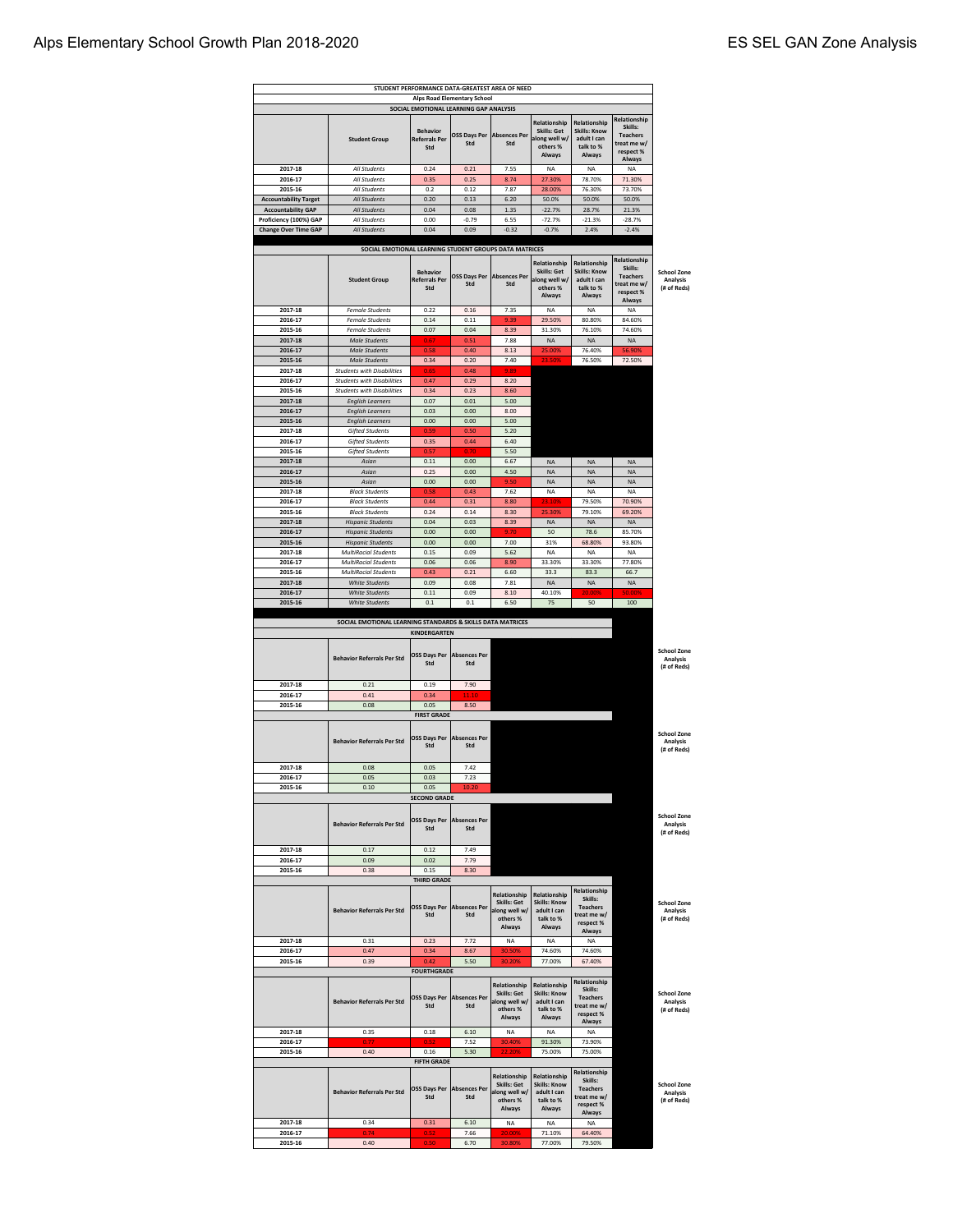# Alps Elementary School Growth Plan 2018-2020 **School Improvement Focus 3 - SEL** School Improvement Focus 3 - SEL

| <b>SCHOOL IMPROVEMENT FOCUS - SEL</b>                                                                                                                                                                                                                                                           |                                        |                                                              |                                                                                                                                                              |  |  |  |  |
|-------------------------------------------------------------------------------------------------------------------------------------------------------------------------------------------------------------------------------------------------------------------------------------------------|----------------------------------------|--------------------------------------------------------------|--------------------------------------------------------------------------------------------------------------------------------------------------------------|--|--|--|--|
|                                                                                                                                                                                                                                                                                                 | Alps Road Elementary School            |                                                              |                                                                                                                                                              |  |  |  |  |
|                                                                                                                                                                                                                                                                                                 | Insert link to SMART Goal Tree for SEL |                                                              |                                                                                                                                                              |  |  |  |  |
| Based on Campus behavior data from the 2017-2018 school year, our GAN for Social Emotional Learning is to increase students' positive relationship and<br><b>Greatest Area(s) of Need (GAN)</b><br>responsible decision making skills. The data shows a total of 193 out-of-school suspensions. |                                        |                                                              |                                                                                                                                                              |  |  |  |  |
| <b>Continuing Goal</b>                                                                                                                                                                                                                                                                          | School<br>Indicators                   | <b>School Measures</b>                                       | <b>School Targets</b>                                                                                                                                        |  |  |  |  |
| By 2020, Alps Road<br><b>Elementary School will</b>                                                                                                                                                                                                                                             | Positive<br>Relationship<br>Skills     | Universal Behavior Screener (UBS)                            | By May 2019, the number of students who score above the cutoff (36)on the UBS in<br>the fall will decrease by 20% as measured by the CCSD Universal Screener |  |  |  |  |
| increase behaviors that                                                                                                                                                                                                                                                                         |                                        |                                                              |                                                                                                                                                              |  |  |  |  |
| promote learning and<br>respectful interactions<br>as evidenced by a 1/3                                                                                                                                                                                                                        | Responsible<br><b>Decision Making</b>  | Office Referrals - number of out-of-school suspensions (OSS) | By May 2019, the number of days of out-of-school suspension will decrease from<br>193 to 163.                                                                |  |  |  |  |
| reduction in out-of                                                                                                                                                                                                                                                                             |                                        |                                                              |                                                                                                                                                              |  |  |  |  |
| school suspensions.                                                                                                                                                                                                                                                                             |                                        |                                                              |                                                                                                                                                              |  |  |  |  |
|                                                                                                                                                                                                                                                                                                 |                                        |                                                              |                                                                                                                                                              |  |  |  |  |
|                                                                                                                                                                                                                                                                                                 |                                        |                                                              |                                                                                                                                                              |  |  |  |  |
|                                                                                                                                                                                                                                                                                                 |                                        |                                                              |                                                                                                                                                              |  |  |  |  |
|                                                                                                                                                                                                                                                                                                 |                                        |                                                              |                                                                                                                                                              |  |  |  |  |
|                                                                                                                                                                                                                                                                                                 |                                        |                                                              |                                                                                                                                                              |  |  |  |  |
|                                                                                                                                                                                                                                                                                                 |                                        |                                                              |                                                                                                                                                              |  |  |  |  |